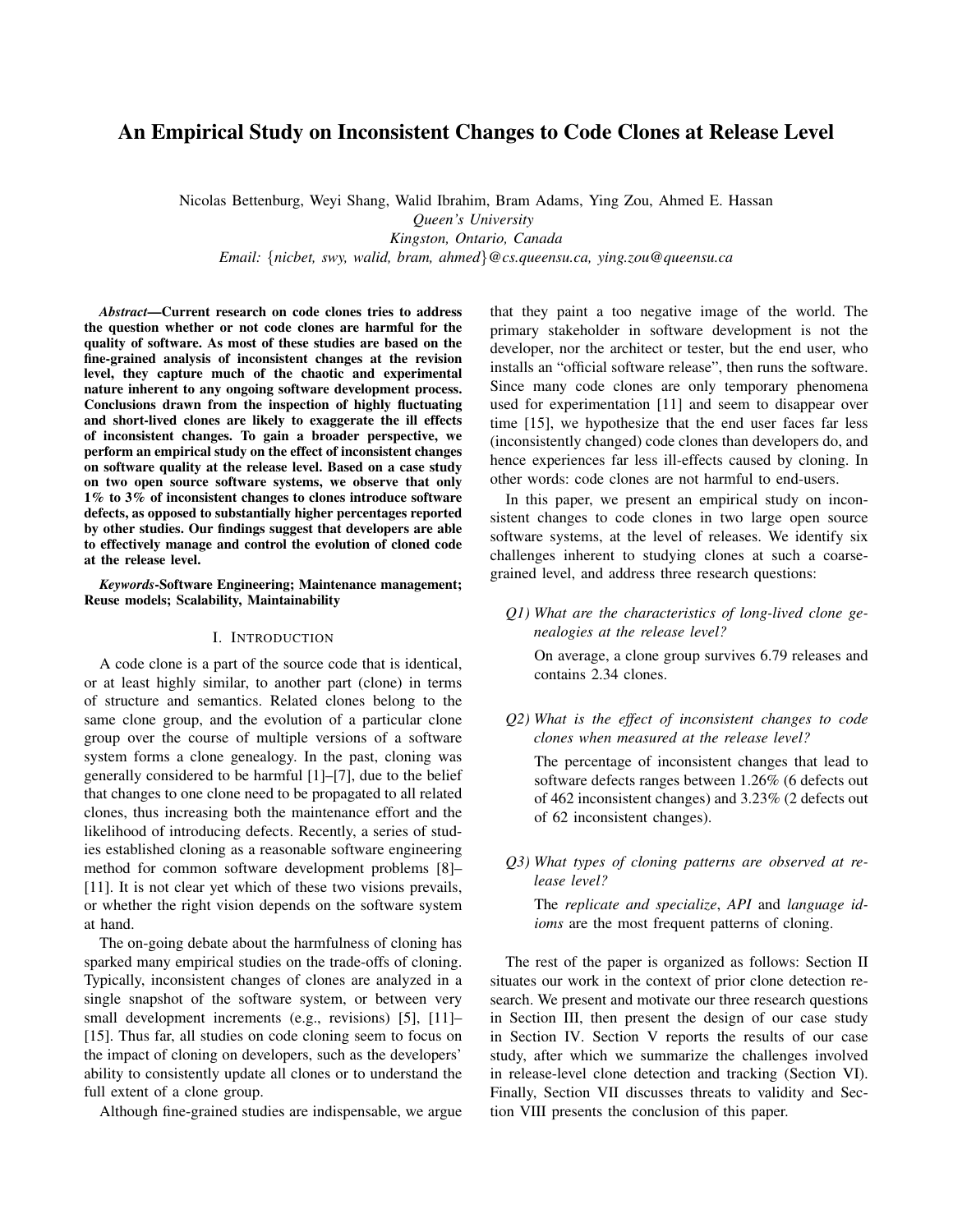# II. RELATED WORK

Recently, multiple excellent surveys on code clones and detection tools have been published, in particular [16]–[18]. We focus on the most closely related work in characterizing the potential threats and virtues of code clones, and in analyzing the evolution of clones over time.

Kapser et al. [9] distill eleven patterns of code clone usage, all of which have both positive and negative consequences on software quality. These patterns show that cloning is often used in practice as a principled engineering method. However, many other works [1]–[4] argue about the negative impact of code clones on software quality. Recently, for example, Lozano et al. [7] show that methods with clones require more maintenance effort than methods without. This effort increases with the number of code clones. Juergens et al. [6] find, after manual inspection of clones in four industrial and one open source system, that inconsistent changes to clones are very frequent and can lead to significant numbers of faults in software.

Johnson [19] was the first to study the evolution of clones (between two versions of the GCC compiler). Over the years, similar studies have been performed on longerlived and larger systems, such as a large telecommunication system [15] and the Linux kernel [20]. The former study surprisingly finds that a significant number of clones disappear automatically from a system over time, and that most clones are never changed after their creation: Programmers seem to be aware of the clones in a system. Geiger et al. [5] conjecture that the more clones are shared between files, the more these files are changed together, which would suggest that clones are consistently updated. No statistically significant results could be obtained, however.

Kim et al. [11] were the first to map clones in different versions of the source code to each other, in order to study how clone groups evolve over time (genealogy), and more in particular to analyze inconsistent changes inside genealogies. They report that up to 72% of the clone groups in the investigated system disappear within 8 commits in the source code repository. Up to 38% of the clone groups are always changed consistently. Aversano et al. [12] extend these findings, and report that most of the cloned code is consistently maintained in the same commit or shortly after. In contrast, Krinke [14] reports that in the systems he analyzed half of the changes to code clone groups are inconsistent and that corrective changes following inconsistent changes are rare. Finally, Bakota et al. [13] present a technique to map clones in different versions of the source code based on machine learning techniques.

This paper studies code clones at the release level to investigate the effect of inconsistent changes on software quality, in particular on the number of bugs in the clones. This has previously only been done at the revision level [6], [11]–[14], [21], as up until now studies at the release level focused on the evolution of clones instead of on (the impact of) inconsistent changes [5], [8], [15], [19], [20]. Looking at the release level enables us to factor out the effect of temporary code clones on software quality.

# III. RESEARCH QUESTIONS

Contrary to previous studies, we focus on the impact of inconsistent changes on code clones at the release level. For this study, we formulate the following three research questions:

*Q1) What are the characteristics of long-lived clone genealogies at the release level?*

Previous research has shown that many clones are short-lived [11] or "automatically" disappear over time [15]. Hence, we are interested in the quantitative characteristics of clone genealogies at the release level, i.e., the number of clone groups, their average size and their average lifetime. Such characteristics play an important role for the management of these genealogies.

*Q2) What is the effect of inconsistent changes to code clones when measured at the release level?*

Measuring the effect of inconsistent changes at a fine-grained level, such as the revision level, might overestimate the real impact of inconsistent changes, as many clones are only short-lived [9], [11], [12]. Studying the effect of inconsistent changes at the release level filters out clones due to experimentation and refactoring, and allows focusing on the nature and impact of long-lived, inconsistent changes.

*Q3) What types of cloning patterns are observed at the release level?*

If short-lived clones, as identified in previous research [11], are experimental by nature, can we find specific stereotypes of clones that survive multiple releases? Since different types of clones have different consequences for the maintenance effort and overall quality of a software system, it is important to study which kinds of clones prevail at the release level.

# IV. STUDY DESIGN

This section presents the design of our case study to analyze inconsistent changes at the release level. An overview of our approach is shown in Figure 1. We first download all considered releases of the two open source software systems that we studied. For each individual release, we use a clone detection tool to identify cloned source code parts. We then transform the identified code clones into an abstract representation that allows us to track code clones between releases. For each resulting clone genealogy, we identify all changes that were not consistently propagated to all cloned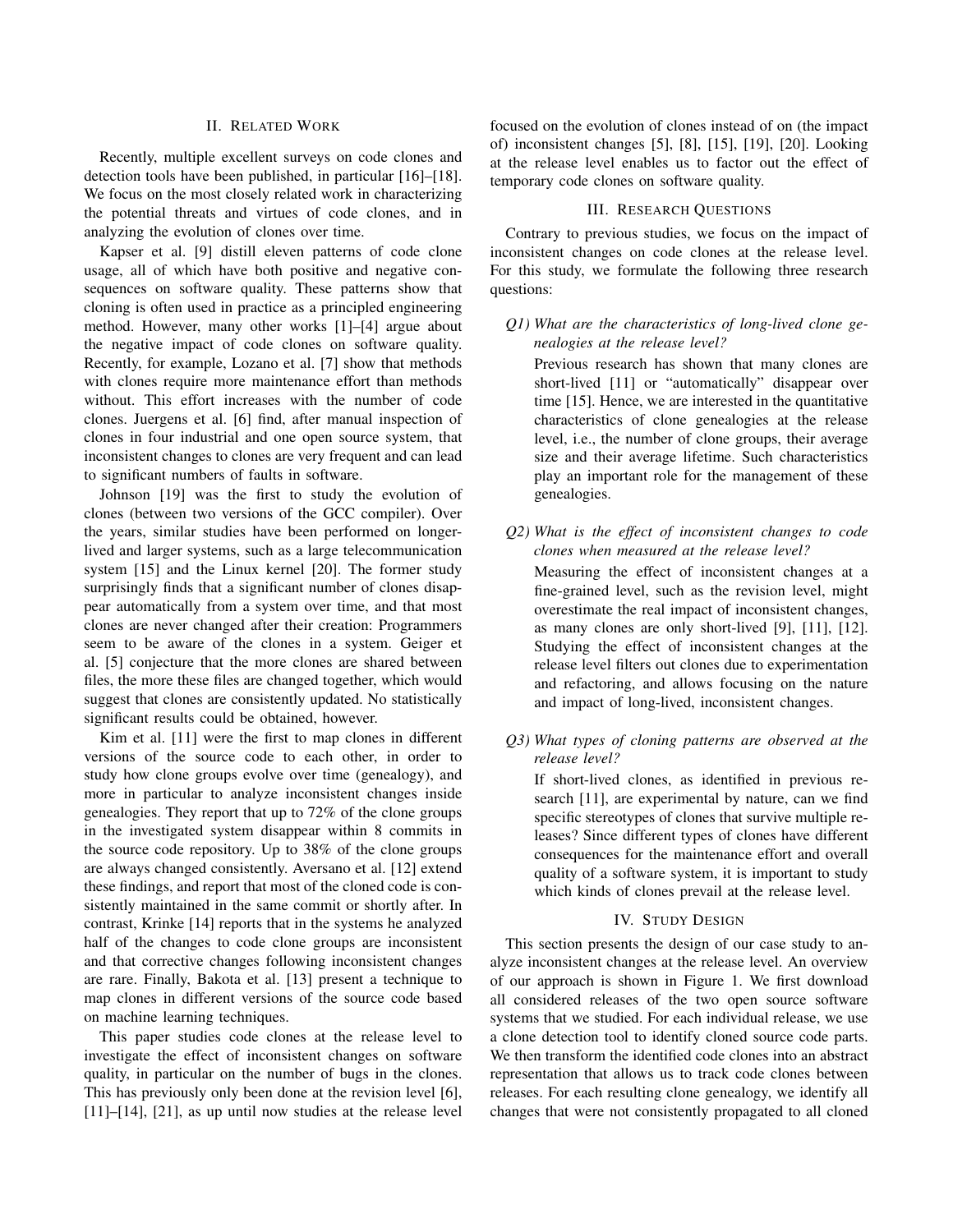

Figure 1. Overview of our approach to study inconsistent changes of code clones at release level.

parts and manually inspect them to investigate whether they introduced errors into the software. Additionally, we perform a manual classification of clone genealogies into eleven categories [9]. This section elaborates on each of these steps.

# *A. Choice of Subject Systems*

We chose two open source software systems of different size and application domain as subjects for our case study:

- $\bullet$  Apache Mina<sup>l</sup> is a network application framework, designed for easier development of network applications in Java. We chose Apache Mina, as due to the similarity between network protocols, the system is likely to contain much duplicated code.
- JEdit<sup>2</sup> is a popular graphical text editor that has been used as a case study subject in related work [7], [8].

We chose projects from differing contexts to help counter a potential bias of our case study towards any specific kind of software system. For each project, we capture all minor and major releases during a certain period of time. For Apache Mina we extract 22 releases between October 2006 and October 2007. For jEdit we extract 50 releases between December 2000 and May 2004. A more detailed overview of our subject systems is presented in Table I. The average length of a release cycle is 51 days for Apache Mina and 36 days for jEdit.

# *B. Clone Detection within Releases*

There are four conventional approaches for clone detection: text-based, token-based, syntax-based and metrics-based. Based on existing surveys of techniques [16], [18], [22], [23] and previous studies on

Table I OVERVIEW OF THE OPEN SOURCE CASE STUDY SUBJECTS.

|                              | <b>Apache Mina</b> | jEdit         |  |
|------------------------------|--------------------|---------------|--|
| #Releases                    | 22                 | 50            |  |
| <b>Start release</b>         | 0.8.3              | 3.0.4         |  |
| <b>Start date</b>            | Oct. 01, 2006      | Dec. 03, 2000 |  |
| <b>End release</b>           | 1.1.3              | 4.2.13        |  |
| End date                     | Oct. 02, 2007      | May 14, 2004  |  |
| Lines of code                | 11,908-15,463      | 47,500-88,305 |  |
| Shortest release cycle       | 15 days            | 1 day         |  |
| <b>Longest release cycle</b> | 96 days            | 69 days       |  |
| Average release cycle        | 51 days<br>36 days |               |  |

the evolution of code clones [12], [13], we opted for a syntax-based clone detection tool [2]. This kind of tool identifies clones that form syntactic units by identifying similar subtrees in the abstract syntax trees (AST) of a program. Syntax-based clone detection techniques can identify exact clones (with or without differences in comments) and clones with small differences in expression, type or identifier nodes. Some techniques are able to identify clones with larger differences, such as swapped lines or unrelated statements inside the clones. In general, the precision of the clone detection results is high, but at the expense of a lower recall.

We used the SimScan syntax-based clone detection tool for our case studies as it is a clone detection tool for Java systems that has successfully been used before by other researchers [8], [12]. SimScan is based on the ANTLR parser generator framework and is robust against reformatting, renaming of identifiers and type names, insertions and deletions of additional code in clones, and reordering of statements and declarations.

<sup>1</sup>http://mina.apache.org/, last checked June 2009

<sup>2</sup>http://http://www.jEdit.org/, last checked June 2009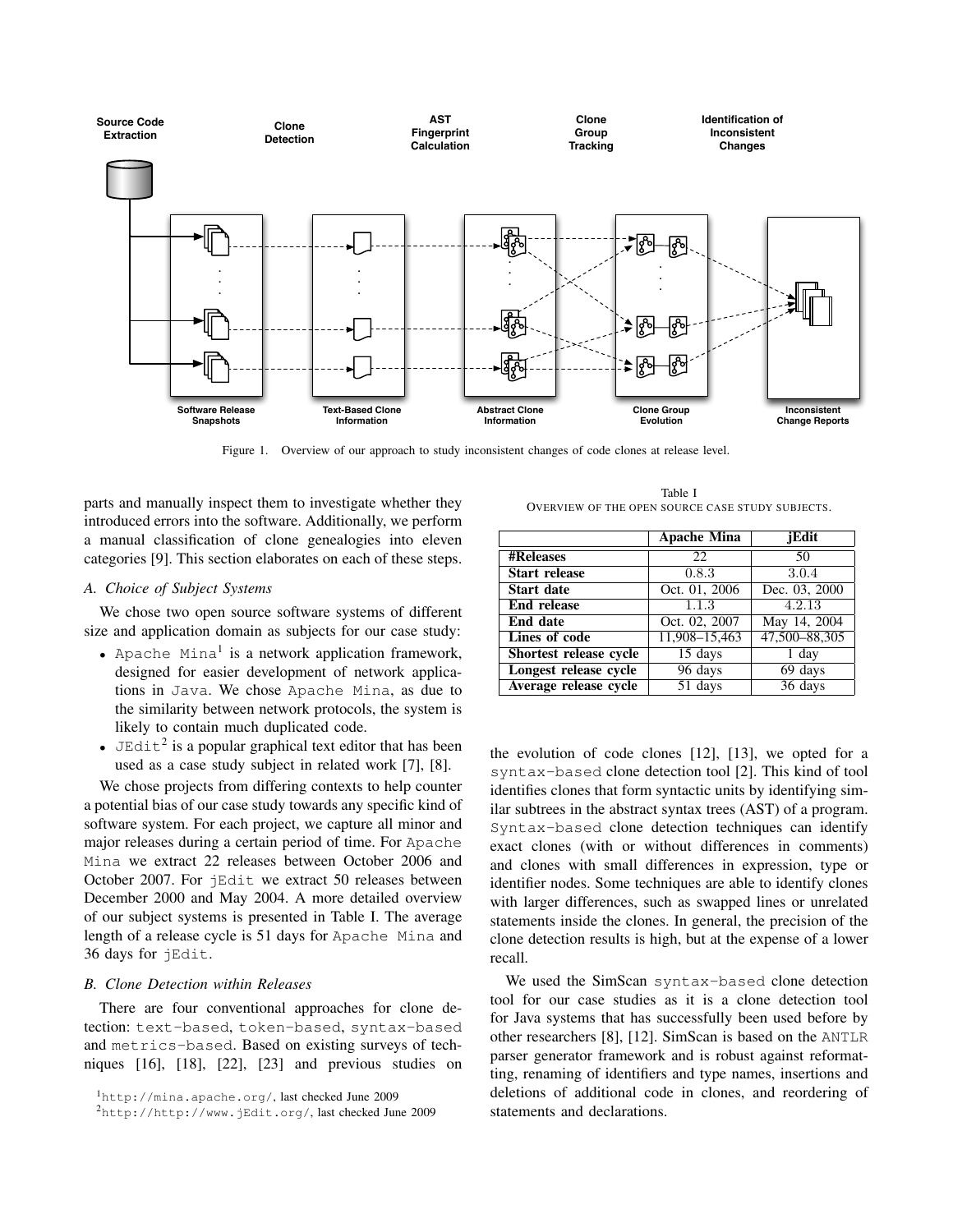As is typical for syntax-based clone detection tools, it shows minor deficiencies in scalability and recall but it yields satisfactory results for the purpose of our study. The output generated by the tool is extremely detailed and easy to parse.

## *C. Clone Tracking between Releases*

To study the evolutions of clones in a clone group, we need to track clone groups across different versions. A clone genealogy [11] for a particular clone group and version of the source code is a directed acyclic graph which connects the clone group with all corresponding clone groups in the next studied version of the source code, and recursively connects those clone groups to the corresponding ones in the following version.

Various techniques have been used before to map clone groups in different source code versions to each other [8], [11], [13], [14]. We chose to use the recent *clone region descriptors* (CRD) technique [8], which shows promising results for the tracking of code clones in evolving software. A clone region descriptor is a lightweight, abstract representation of a clone region in an AST that combines syntactic, structural and lexical information (Figure 2). A CRD locates a code clone region based on its location in the abstract syntax tree, e.g., "the for loop inside method  $a()$  of class B in the default package". To discriminate between similar code entities in the same containing entity (e.g., two forloops in the same method), so-called corroboration metrics are used to distinguish the conflicting code entities.

While traversing the abstract syntax tree of a class, we record all entities on the path from the root of the AST to the largest child node that contains a code clone region. The recorded information contains the type of the node (e.g., *method declaration* or *finally* region of a try-catch block) and contextual information about the node (e.g., the method's signature or the caught Exception). This extended path information forms the CRD for a single clone region.

To track clone groups over two different versions A and B, we compare every clone group in version A to every clone group in version B. If any CRD of a clone in a clone group  $i$  in version A matches to the CRD of a clone in a clone group  $j$  in version B, we know that the clone in  $i$  and the clone in  $j$  are the same. Due to the transitivity of the equals relation we can then infer that clone group  $i$  is related to clone group  $i$ .

Finally, we compute if any code region corresponding to a clone was changed between two consecutive versions. For this purpose, we analyze the source code of the corresponding clone regions and do a textual comparison. If a change is detected, we generate a marked-up report of the textual differences between the two versions of the clone, suitable for human interpretation.

# *D. Manual Inspection of Inconsistent Changes*

We perform a manual inspection of each inconsistent change to a clone genealogy. Three authors of this paper carried out this inspection independently and compared the results, in order to account for possible human error. For each inspected inconsistent change, we evaluate whether or not the change should have been applied to all parts of the source code clone, i.e., whether the change introduced a bug into the software system. For this, we track for every inconsistent change if a change with similar semantics was applied to another part of the same clone group at a later point in time. If this was the case, we consult the commit messages of the version archives, as well as the projects' bug tracking repositories to check if the observed changes resulted in software defects.

# *E. Classification of Clone Genealogies*

Cloning of source code can occur due to different reasons. Kapser et al. identified eleven types of cloning, each having distinct patterns, purpose, as well as short and long term related management issues [9]. In order to better understand the clone genealogies of each project and to assess the overall risks, we have three authors of this paper act as human oracles, who independently perform a manual inspection of the source code and classify each clone genealogy discovered into one of eleven categories.

We use Fleiss' Kappa – a statistical method that measures the agreement of multiple raters on a categorization of several observations into various classes – to evaluate our consensus on the classification.

## V. CASE STUDY RESULTS

This section presents the findings of our case study with respect to our three research questions. After a quantitative analysis of the code clones and code clone groups in the two studied software systems (Q1), we present our findings on the impact of inconsistent changes to clone genealogies (Q2). To better understand the observations of our case study, we conduct a classification of clone groups (Q3).

# *Q1) What are the characteristics of long-lived clone genealogies at the release level?*

We detect a total of 1,387 groups of code clones in 22 releases of Apache Mina and a total of 11,160 groups of code clones in 50 releases of jEdit. The generation of clone genealogies via clone group tracking reduces the set of 1,387 unrelated groups of code clones to 306 clone genealogies for Apache Mina, and the set of 11,160 unrelated groups to 818 genealogies for jEdit.

For these genealogies, we then measure the average lifetime and size. Our findings are presented as beanplots in Figure 3. Beanplots are a boxplot alternative for summarizing and comparing the distribution of different data sets [24]. The beanplot shows the individual observations of our two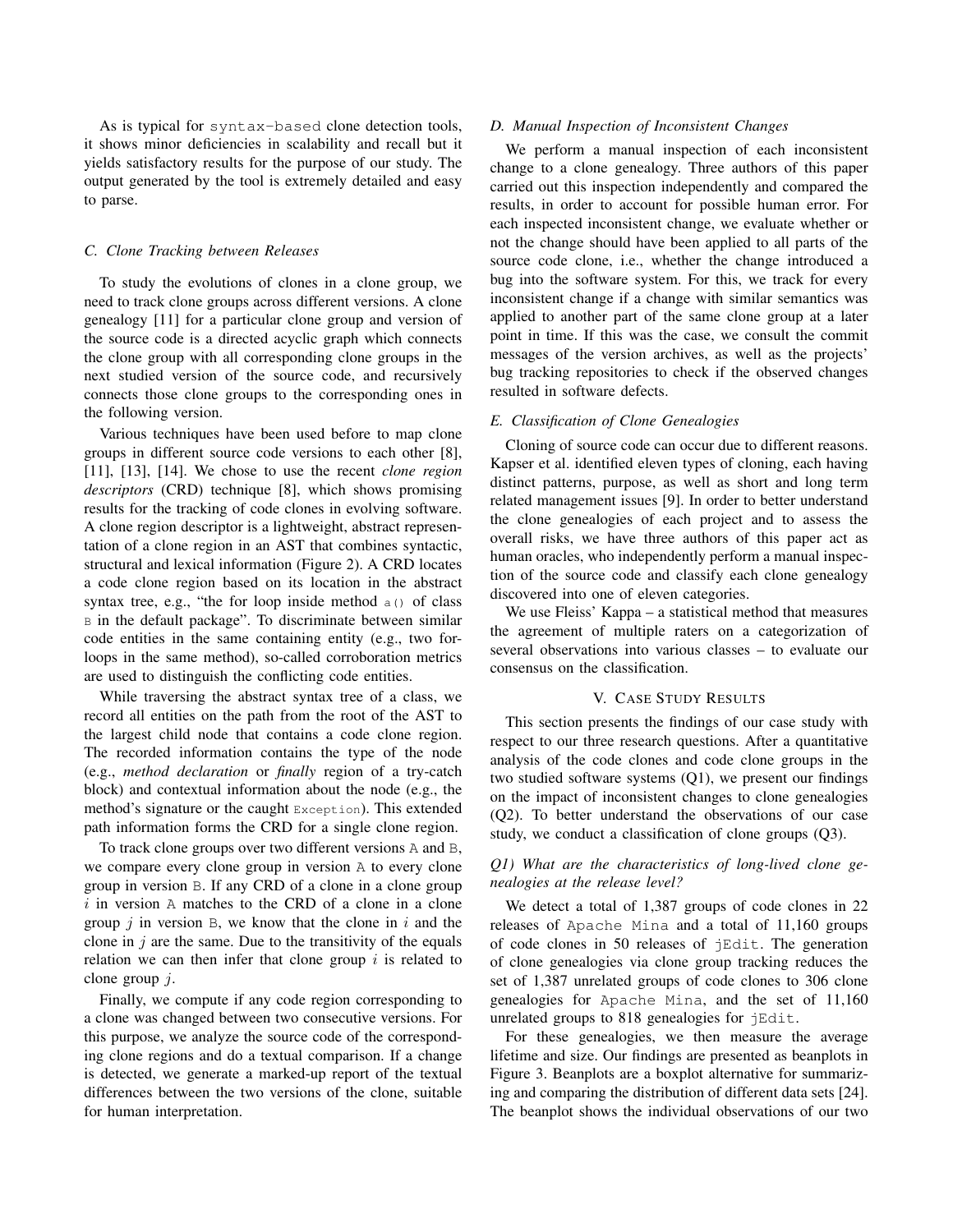

Figure 2. CRD generation using abstract syntax trees.

systems in the form of two asymmetrical, one-dimensional density plots and additionally displays estimated densities (white lines) as well as the averages of each set (black lines) and for both sets combined (dotted lines).

For Apache Mina, 79.7% (244 out of 306) of clone genealogies have a lifetime that spans multiple releases. We measure the average lifetime of a genealogy in Mina to be 4.59 releases and the average size of a genealogy are 2.56 clones. The smallest clone genealogy observed consisted of a single clone (as the cloned parts were within the smallest syntactical unit observable by our approach), and the largest one consisted of 14 clones.

For jEdit, 91.2% (746 out of 818) of clone genealogies have a lifetime that spans multiple releases. The average lifetime of a genealogy in jEdit is 9.00 releases and the average size of a genealogy are 2.13 clones. The largest clone genealogy in jEdit contains 166 cloned parts and is created by the BeanShell parser class (org.gjt.sp.jedit.bsh.Parser), which contains large amounts of automatically generated parsing code.

Overall, we find the average lifetime of clone genealogies across releases to be 6.79 releases and the average size to consist of 2.34 cloned parts.

# *Q2) What is the effect of inconsistent changes to code clones when measured at the release level?*

To study inconsistent changes we need to look at the evolution of the clone genealogies obtained by the previous step. As we aim to study the relation between inconsistent changes and bugs, we distinguish between *reformatting changes* such as code beautification and *syntactical changes* that modify the actual source code.

For Apache Mina we record a total of 679 inconsistent changes. Of these, 6 changes were flagged as inconsistent

reformatting changes. For jEdit, we record a total of 85 inconsistent changes, of which 10 were flagged as inconsistent reformatting changes. We then discard inconsistent reformatting changes and perform a detailed manual inspection of the remaining 748 inconsistent changes.

During the manual inspection of the inconsistent changes, we found that a number of clone groups generated by SimScan are false positives. Such false positive clone groups have clones with very similar syntactical structure, but are otherwise unrelated. In order to keep our study sound, we decided to ignore clone genealogies generated by these false positive groups and all the inconsistent changes they account for, respectively. For Apache Mina, we found 2 false positive clone groups that account for a total of 13 changes. For jEdit, we found 74 false positive clone groups that account for a total of 277 changes.

In the remaining total of 458 inconsistent changes (Apache Mina and jEdit together), we found seven inconsistent changes that led to software defects: two in Apache Mina and five in jEdit. We describe these changes in the following:

- [Mina] A bug fix (#JIRA-186) was applied between release 0.9.2 and 0.9.3 to the putString() method of the ByteBuffer class, in order to fix a defect that caused abnormal program termination when an UTF-8 formatted string was used as input for a buffer. However, this change was not reflected in the getString() method. Developers fixed this problem by applying a similar bug fix to the getString() method between version 0.9.3 and 0.9.4.
- [Mina] Developers introduced a call to fireExceptionCaught() in the doFlush() method of the SocketIOProcessor class between version 0.9.5 and 1.0. This call would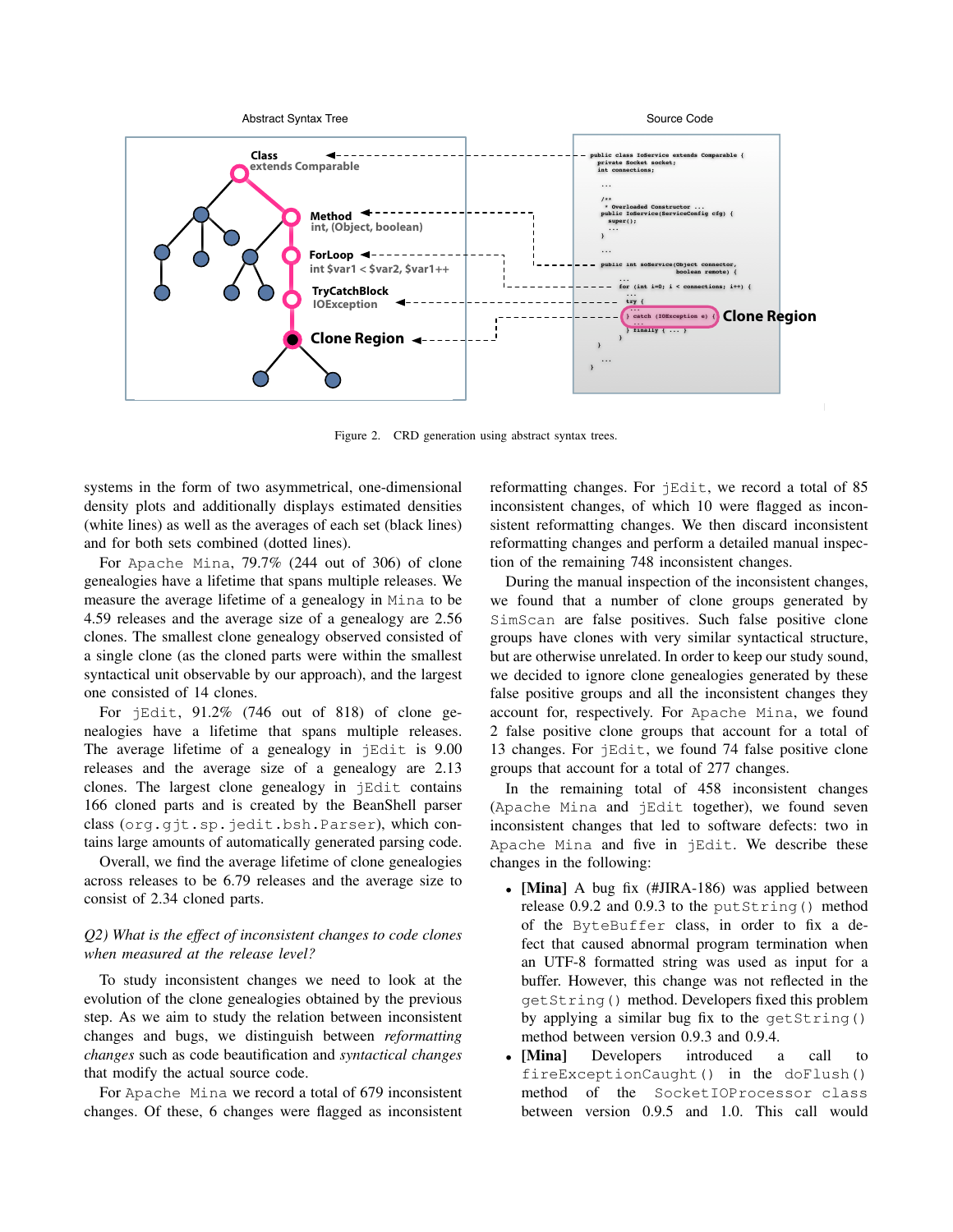

Figure 3. Distribution of clone group lifetime (in # of releases) and clone group size (in # of clones) for Apache Mina and jEdit.

notify event listeners that an error was found during execution and that the method could successfully handle it (#JIRA-273, #JIRA-283). However, this new behavior of doFlush() was not reflected in the rest of the clone group. This was fixed in a later update between 1.0.0 and 1.0.1.

- [jEdit] The coordinates to display a user interface element are changed for the getToolTipLocation() method of the BrowserView class between 4.0-pre3 and 4.0-pre4. However, this change is not applied to the cloned getToolTipLocation() methods of other classes in this clone group. This was fixed later between 4.0-pre4 and 4.0-pre5.
- [jEdit] An audible beep event was removed from the goToNextFold() method of the EditTextArea class between 4.0-pre3 and 4.0-pre4. However, removing the beep from the cloned method

goToPrevFold() in the same class was missed. This was fixed later between 4.0-pre5 and 4.0-pre6.

- [jEdit] The EnhancedMenuItem class gets an extra shortcut for Mac OSX between 4.0-pre9 and 4.1-pre1, but this shortcut is not introduced to the cloned classes MarkersMenuItem and EnhancedCheckBoxMenuItem. A later bug fix between 4.1-pre11 and 4.2-pre1 corrects this.
- [jEdit] A bug fix to hide the welcome screen when jEdit was started with the -nosettings switch was applied to the newView() method of the main class between 4.0-pre3 and 4.0-pre4. However, the developers missed to apply the fix to another overloaded version of the same method. This was corrected between 4.0-pre5 and 4.0-pre6.
- [jEdit] A request for focus in the constructor of the EditAbbrevDialog class was removed between 4.0-pre3 and 4.0-pre4, but was missed to be removed from the cloned class VFSFileChooserDialog. This was fixed in a later patch between 4.2-pre2 and 4.2-pre3.

For each of the seven defects encountered, we measured the time between the introduction of defects by an inconsistent change to a clone genealogy and the change that fixes them. The results are presented in Table II. For Apache Mina, all defects were fixed very quickly with no intermediate defective releases. For jEdit, three defects were fixed quickly within on intermediate defective release, and two defects were present in the software over a very long period of time.

Overall, we find that only 1.26% of inconsistent changes in jEdit and 3.23% of inconsistent changes in Apache Mina led to the introduction of a bug into the software. This contrasts the findings of studies performed at fine-grained levels such as commit-level, which report a substantially higher fraction of bug introducing inconsistent changes [6], [12], [14].

In addition to the software defects described above, we encountered two instances of what we believe to be undetected bugs introduced by inconsistent changes. For both occasions we were not able to manually relate any bug report to the source code region affected. However, further inquiry

Table II TIME BETWEEN THE INTRODUCTION OF A DEFECT AND ITS FIX.

|         | <b>Defective</b> | Fixed          |           |       |
|---------|------------------|----------------|-----------|-------|
| Project | <b>Release</b>   | <b>Release</b> | #Releases | #Days |
| Mina    | 0.9.3            | 0.9.4          |           | 30    |
| Mina    | 1.0.0            | 1.0.1          |           | 61    |
| iEdit   | 4.0.4            | 4.0.5          |           | 13    |
| iEdit   | 4.0.4            | 4.0.6          |           | 27    |
| iEdit   | 4.1.1            | 4.2.1          | 10        | 321   |
| iEdit   | 4.0.4            | 4.0.6          |           | 27    |
| iEdit   | 4.0.4            | 4.2.3          | 19        | 530   |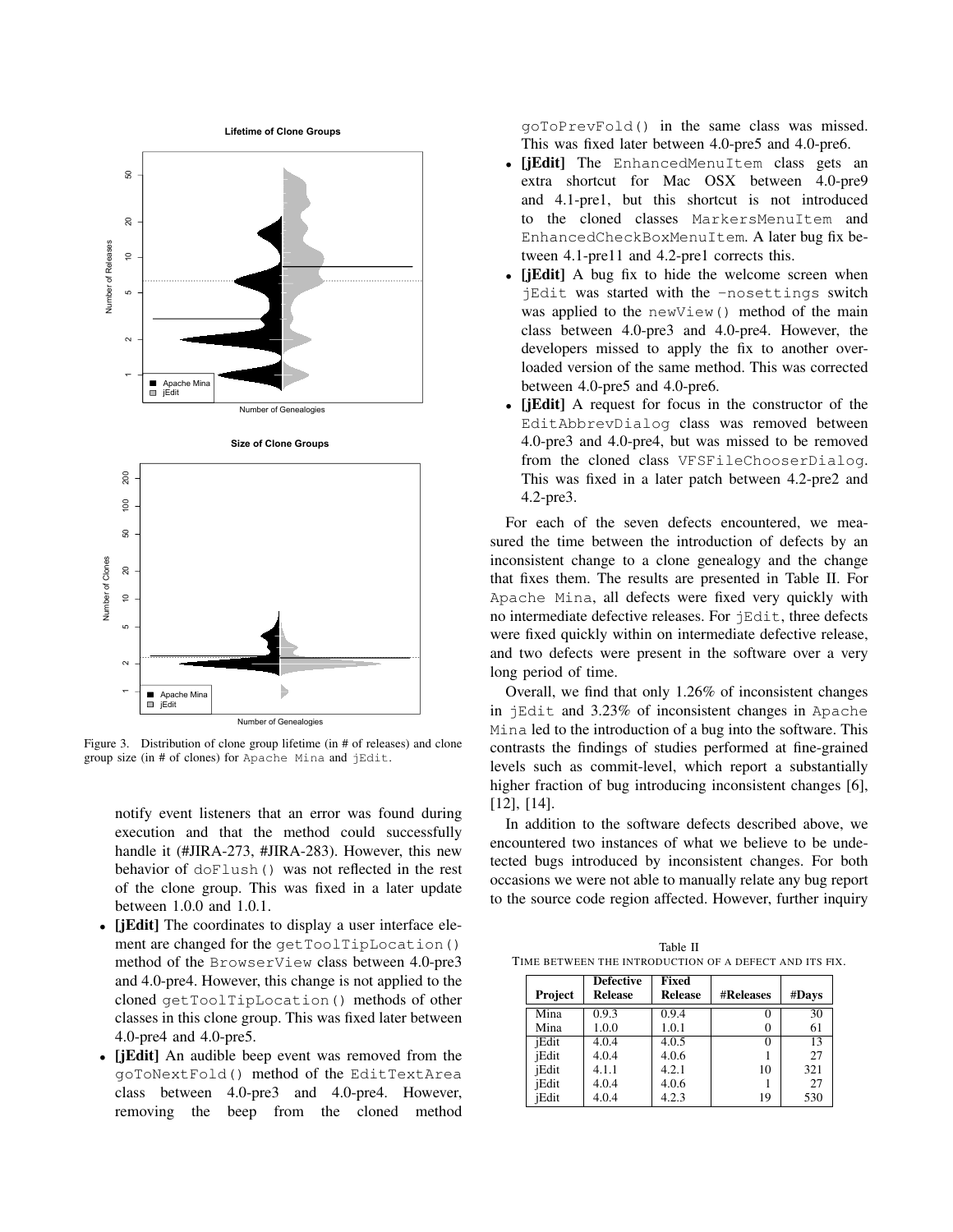

Figure 4. Classifications of clone groups in Apache Mina and jEdit show a high amount of replicate and specialize clones.

was impossible, as the suspicious parts disappeared in later versions due to refactoring, without being noticed in the meanwhile.

The observations from our manual inspection indicate that a substantial amount of clones (41% for Apache Mina and 64% for jEdit) in long-lived clone genealogies evolve independently. However, even changes to independently evolving clones occasionally need to be carried out consistently. These changes exhibit a high risk of introducing a bug into the system.

# *Q3) What types of cloning patterns do we observe at the release level?*

In order to understand the dominant types of cloning patterns that we can observe from long-lived clone genealogies at release level, we performed a classification of the encountered clone genealogies into different categories of cloning [9]. For the three judges and eleven categories, we measured an inter-rater agreement of  $\kappa = 0.271$  at  $p < 0.001$ . This result shows a statistically significant and fair level of agreement, considering the low number of judges and high number of categories [25]. While discussing our ratings, we found that most disagreements rooted in subtle semantics of the source code, which blurred the borders between categories. Kapser et al. observed a similar problem in an experiment that showed the difficulty of defining and classifying code clones [26].

The results of our classification of clone genealogies are presented in Figure 4. For both systems, the majority (46% for Apache Mina and 68% for jEdit) of long-lived code clones were found to belong to the *replicate and specialize* cloning pattern. In this form of cloning, existing code with similar functionality is copied and customized to implement a new functionality of the software. We found that changes to these types of clones in both systems are usually carried out inconsistently because the cloned parts evolve independently.

The second largest pattern of cloning we found in both systems is the *API* cloning pattern, which describes the cloning of a series of program steps, pre-determined by the usage of a specific interface.

A special kind of cloning forms the third largest class of code clones in Apache Mina: cloning due to *language idioms*. Mina as a network API that makes heavy use of Java exception handling, iterators and data structures, which involve tedious, yet frequently needed code fragments.

The remaining clone types observed in both projects were *verbatim* copy and pasting, cloning to implement *crosscutting concerns* and *parameterized cloning*. We found only one instance of cloning due to *experimentation* in jEdit when developers introduced different parameter types during the transition of version 3.x to 4.x. This confirms our belief that studying clones at the release-level filters out temporary clones, which are done for experimentation.

Of the seven inconsistent changes that introduced software defects, we found three bug introducing inconsistent changes to clone groups of class *replicate and specialize*, two bug introducing inconsistent changes to clone groups of class *API*, one bug introducing inconsistent change to a clone group of class *experimentation* and one bug introducing inconsistent change to a clone group of class *verbatim*.

In all cases, our observations confirm the risks and longterm issues identified by Kapser et al. [9] for the types of cloning we encountered. Overall, our findings show a dominance of *replicate and specialize* cloning among both projects. These clones typically evolve independently and exhibit a risk of errors introduced by reduced awareness of their presence in the source code. As we could not observe a high fraction of errors introduced to these clone groups through inconsistent changes, we believe that the developers of both projects are aware of these long-lived clones in their software systems and are able to effectively manage their independent evolution.

# VI. CHALLENGES OF INTER-RELEASE CLONE **DETECTION**

Several researchers have studied code clones in different software releases [5], [8], [15], [19], [20] or between evenlyspread source control commits [13], [14]. Although none of these papers elaborate on the challenges encountered, our case studies taught us that performing clone detection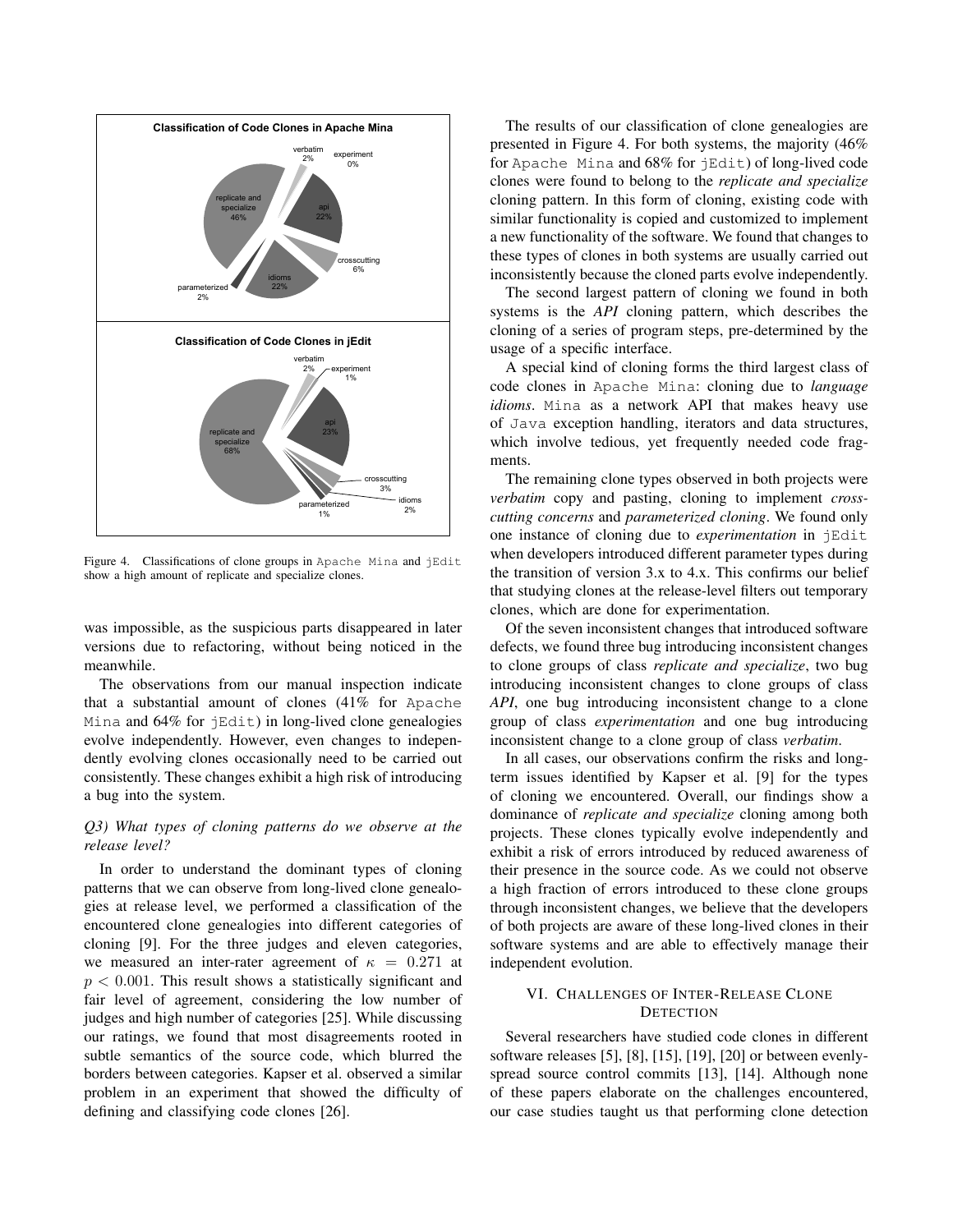between fragmented releases or versions is not straightforward. Harder et al. [21], for example, point out that too long intervals between analyzed code versions hide too many details. This section reports all challenges with clone detection and tracking at release level we had to address in our case study, only some of which have been reported before. For each challenge, we briefly discuss its rationale, consequences for clone detection, and how we addressed the challenge.

#### C1. Discrete Change Information

*Rationale:* A series of contiguous changes committed to a source code repository provides a continuous view on the evolution of a software system. As soon as the repository information is sampled by leaving out particular versions or only focusing on milestone versions (releases), information is lost about some individual refactorings and added features. The lower the sampling rate, the longer the intervals between selected versions, the more information is lost.

*Consequence:* Discrete changes might hide important detailed patterns, i.e. the accuracy of the analysis degrades. For example, a particular clone group could have been left in an inconsistent state for months before the inconsistency eventually is fixed, but if the inconsistent period lies completely between two successive versions, it will not be discovered. It is important to consider the required accuracy for a study.

*Addressed:* We explicitly conduct our study at the release level to rule out temporary and experimental changes.

## C2. Huge Changes between Releases

*Rationale:* In addition to hiding important information, discrete changes with long intervals between them exhibit more large restructurings at once than contiguous changes do. Instead of observing gradual re-engineering steps with occasional big-bang restructuring, large restructurings such as file renaming or restructuring of inheritance hierarchies become the norm rather than the exception.

*Consequence:* Clone detection tools need to be more robust to large restructurings such as copying and moving of clones, with more powerful mapping strategies between corresponding clones in different versions. Harder et al. [21] suggest to define and measure the correctness of mapping in order to provide the clone detection user with feedback about the robustness of the clone detection process.

*Addressed:* We adopt the CRD technique for clone tracking, which has shown high accuracy before [8].

# C3. Irregular Release Schedule

*Rationale:* Whereas individual source code changes typically occur at a constant rate, with intervals typically going from seconds to a few days, releases tend to have periodic major releases and irregular minor releases (for example to fix security or stability issues). The time interval between releases ranges from days to months.

*Consequence:* The large variation in time interval between releases not only makes the consequences of challenges C1 and C2 worse, but has an impact on the interpretation of analysis results. A metric like the average number of clones per release does not make sense if one considers two distant major releases and two minor releases closely following the second major release.

*Addressed:* The release schedule of jEdit and Mina is regular and ranges from one day to three months.

## C4. Parallel Releases

*Rationale:* The versioning numbering of releases is not necessarily chronological. Often a maintenance release for an older version of a software system (e.g., 3.1.4) is released at the same time as a new feature release of a newer version (e.g., 4.2). Typically, parallel releases share bug fixes but differ in the major features they provide, whereas sequential releases like 3.1.3 and 3.1.4 share major features but differ in bug fixes.

*Consequence:* The main consequence is that the release schedule has to be well-understood in order to determine between which versions corresponding clones should be mapped, i.e. within versions such as 3.x and 4.x or between chronological releases such as 3.1.4 and 4.2, and to consider whether it makes sense to compare the last 3.x release with 4.0.

*Addressed:* The release schedule of jEdit is sequential, whereas the release schedule of Mina is parallel starting from the 1.0.x and 1.1.x series. We resolved this minor issue with Mina manually.

## C5. Selective Releases

*Rationale:* Official releases usually are cleaned up versions of the contents of the source code repository on a particular moment in time. Temporary or experimental files are removed, together with any confidential or private files.

*Consequence:* The missing files in official releases influence clone detection results. For example, it does not make sense to generalize findings about the number of *experimentation* variation clone groups [9] by only considering yearly releases. One should consider the goal of the study before selecting releases.

*Addressed:* We choose 22 releases from Mina and 50 releases from jEdit. The absence of temporary or experimental files does not affect our study.

# C6. Traceability of Releases

*Rationale:* Whereas contiguous source code changes are typically explicitly linked to change log and bug report data, releases are only linked to the repository they originate from via their name (e.g., 2.1 alpha 1). Especially in older source control systems, it is hard to find the actual revisions and change logs of the specific versions of the files in the release.

*Consequence:* Unless more modern source control sys-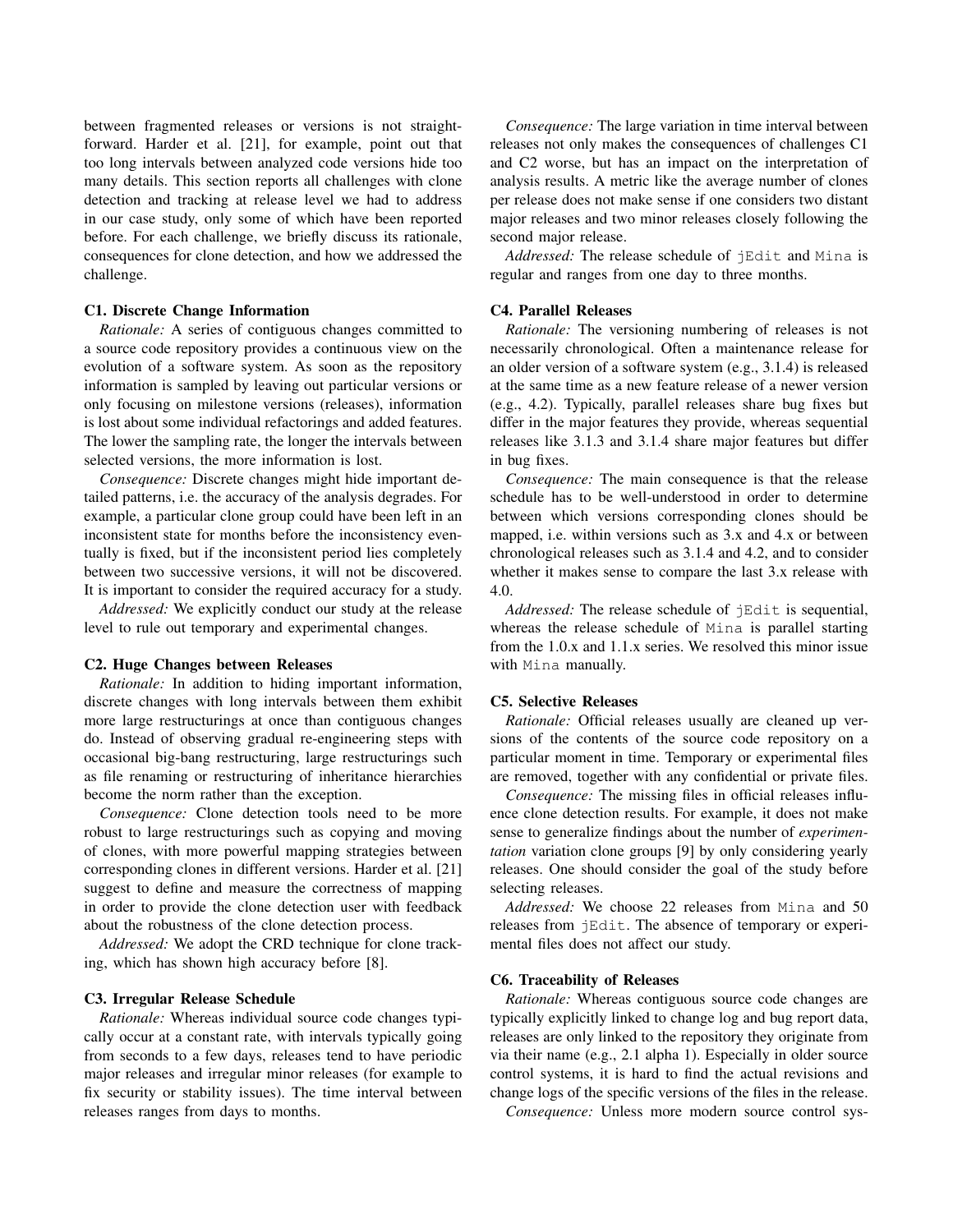tems are used, recovering the traceability of releases usually requires a lot of manual browsing through source code and bug repositories and explicit combination of information from the different repositories.

*Addressed:* To overcome this challenge, we have 3 people manually inspecting change logs and bug reports individually, to make the results objective and accurate.

# VII. THREATS TO VALIDITY

In addition to addressing the challenges described in the previous section, we identified the following threats to the validity of our research.

- *Hidden impact of intermediate clones on end users.* Even though the impact of clones at the release level seems to be limited, clones in intermediate (developer) versions of the source code still might have a hidden impact on the software quality of the official releases, and hence on the end user. For example, maintenance problems with intermediate clones could have sparked a huge rewrite of important components, leading to bugs (not directly related to clones) and delayed releases.
- *Robustness of clone detection technique.* Our approach relies on the quality of the underlying clone detection tool to detect the clones inside a release. We countered this threat by a careful selection and evaluation of clone detection techniques. We settled on using the SimScan tool, which was used in previous studies in this research area [12], [27]. These studies report a good performance and accuracy of the tool.
- *Robustness of clone region descriptors.* Although CRDs greatly improve the robustness of finding clone regions in evolving source code, this technique is not without problems. CRDs encode the position of a cloned source code region as the position in the abstract syntax tree of a source code. However, if the source code is changed in a way such that nodes along the path from the root node to the subtree of the clone region are altered, tracking of the genealogy is lost. We tried to counter this problem by using transitivity as described in Section IV-C.
- *Lack of domain-specific knowledge.* The authors are not experts in network API programming, nor in the design of a text editor. Hence, our manual inspections might miss important insights, due to a lack of required domain-specific knowledge. We address this threat by having three different authors with diverse backgrounds and knowledge perform the inspection and discuss the results.
- *Generalizability.* As case study subjects, we picked two open source Java projects. Although we chose

both projects to avoid potential biasing of our study towards any specific kind of software domain or size, our findings may not generalize to other open source projects of different nature. Due to the study of open source systems, where a large amount of developers freely contribute to the development of a projects, our findings may not generalize to an industrial setting. This threat can only be countered by doing additional case studies, especially on the effect of inconsistent changes in industrial projects, which are part of our future work. As many cloning patterns are specific to a certain programming language, our findings might not generalize beyond Java projects.

#### VIII. CONCLUSIONS

This paper presents an empirical study on inconsistent changes to code clones at release level, in order to evaluate the impact of these changes on the quality of software releases. Whereas previous work on clone detection is essential for the understanding of the immediate effects cloning has for day-to-day development processes, our study focuses on the impact of clones on the software quality of official releases, as perceived by the end user.

In both studied projects (Apache Mina and jEdit), we observe the presence of long-lived, yet small, clone genealogies. In contrast to traditional fine-grained analyses, we discover only a fraction of 1.26% to 3.23% of inconsistent changes to introduce software errors. The extensive manual inspection and categorization of clone genealogies suggests a number of possible explanations for this effect. The dominance of the *replicate and specialize* class of cloning means that the clones were meant to evolve independently, and hence cause many inconsistent changes.

As the number of defects through inconsistent changes, when observed at the release level, is substantially lower compared to observations at the revision level, we find that, for the two studied systems, the indirect effect of clones on the end-user seems limited. This confirms earlier findings [15] that developers are able to successfully manage inconsistent changes, even for long-lived clone genealogies.

#### **ACKNOWLEDGMENTS**

We would like to thank the anonymous reviewers for their valuable feedback on earlier revisions of this paper.

## **REFERENCES**

- [1] B. S. Baker, "On finding duplication and near-duplication in large software systems," in *WCRE '95: Proceedings of the Second Working Conference on Reverse Engineering*. Washington, DC, USA: IEEE Computer Society, 1995, p. 86.
- [2] I. D. Baxter, A. Yahin, L. Moura, M. Sant'Anna, and L. Bier, "Clone detection using abstract syntax trees," *Software Maintenance, IEEE International Conference on*, vol. 0, p. 368, 1998.